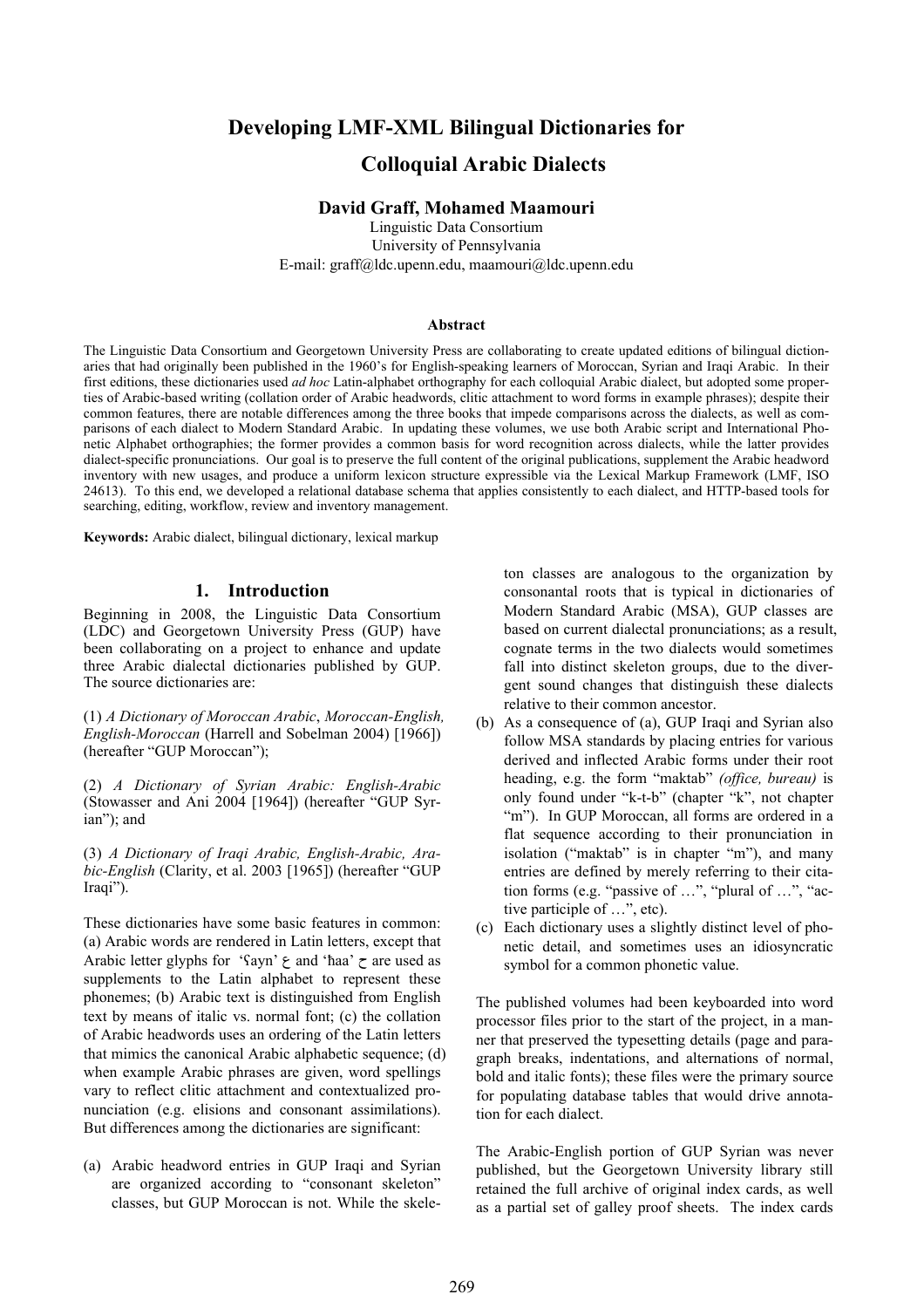were keyboarded and stored in a distinct database table as part of the current project, so that data from the cards could be used as primary source material; copies of the galley proofs were supplied as an aid to annotators.

Our goals for each dialect were as follows:

- Preserve all the content of the original dictionary (except where it is determined to be in error)
- Add new Arabic look-up entries (headwords) with English definitions based on available corpora of current usage in the given dialect
- Transliterate the original Latin-based spellings of Arabic headwords, definitions and phrases into both Arabic script letters for a common native orthography, and International Phonetic Alphabet (IPA) characters for pronunciation
- Decode grammatical details (usually expressed as abbreviations or ordered text fragments) into explicit features (e.g. irregular plural forms, verbal noun forms, etc.)
- Organize and maintain all content in a consistent relational database structure for each dialect
- Extract the database content into XML using the Lexical Markup Framework (LMF, ISO 24613)
- Release materials both in printed book form (for use by linguists and language learners) and as electronically accessible corpora (for use in online or localized search tools and in various natural language processing applications).

The remaining sections of this paper will go into detail regarding the specification of a uniform orthographic strategy across Arabic dialects, design of the database schema and annotation tools, inclusion of novel Arabic headwords from more recent data sources, application of LMF XML structure to these lexicons, and issues raised by the juxtaposition of Arabic script and IPA spellings.

### **2. Establishing orthographic conventions**

Modern Standard Arabic (MSA) is the only form of Arabic for which an orthographic standard exists. The discrepancies between MSA and the various colloquial dialects such as Iraqi, Moroccan and Syrian are widely recognized to be significant, but the divergence among the dialects themselves can often be much more significant, and more disorienting to native speakers of the respective dialects. From the perspective of both language learning and NLP, our expectation is that there is much to be gained by developing a pan-dialectal orthographic convention that makes use, as much as possible, of the common-core etymological bases that all dialects share with MSA.

We therefore adopted the view that, when it comes to representing colloquial dialects in Arabic script for general use, it is better for the "meanings" of the Arabic letters to be more ideographic than phonetic, encoding historical relationships with MSA rather than current pronunciations. This in turn places greater emphasis on the need for an IPA representation as an essential sup-

plement to specify pronunciation and clarify the phonetic divergence among dialects (Maamouri et.al. 2004 a, b). In order to establish a firm and consistent foundation for using the Arabic alphabet in a pan-dialectal orthographic convention, we devoted significant amounts of time in training, discussions and annotation effort to the assessment of consonantal root classes in each dialect. In all cases, Wehr (1994) was used as a primary reference to identify the root classes for MSA. Whenever dialectal word forms preserved the consonant structure of a cognate root class in MSA - allowing for regular rules of sound change typical to the given dialect - the MSA consonant sequence was adopted in the spelling of the dialectal forms.

In general, the sound change rules tend to involve shifts and mergers among apical consonants, or among dorsal consonants, such that place and/or manner features (e.g. alveolar vs. dental/palatal, stop vs. affricate/fricative) are modified or neutralized. Table 1 provides some prominent examples of correlations among consonants in MSA and the various dialects. Given the regularity of these rules, and the fact that native speakers are generally familiar with at least some of the cognate relations between MSA and their own dialect, we believe that the use of "MSA semantics" (rather than "phonetic semantics") for Arabic letters will not seriously impede, and will likely enhance, the essential function of promoting word recognition when the dialect is presented in written form. For those learning a given dialect as a second language, the highlighting of cognate relations with MSA and other dialects is bound to be a significant boon.

| <b>MSA</b> | Iraqi              | Syrian  | Moroc. |
|------------|--------------------|---------|--------|
|            | q, g(k, j)         | 2(q, g) | (g)    |
| ئى         | $k, \check{c}$ (g) |         |        |
|            | $\theta$ (f, t)    |         |        |

Table 1: Prominent sound change relations among MSA and colloquial dialects.

As of this writing, our work on the Iraqi dictionary is complete, the Moroccan dictionary is in its final stages of quality checking, and work on the Syrian Arabic headword inventory is still in progress. We can therefore summarize the overall statistics for root-class overlap among the dialects, though the results for Syrian are incomplete. Table 2 shows the total number of distinct "consonant skeleton classes" in each dialect, along with the number of classes identified as shared MSA roots; below that we count up the shared MSA roots that appear in pairs of dialects, and among all three. Note that these are counting only distinct consonantal skeletons, not the number of distinct Arabic headwords (many roots contain several headwords each). The somewhat larger proportion of non-MSA classes in Iraqi is due in part to having a larger number of headword entries incorporated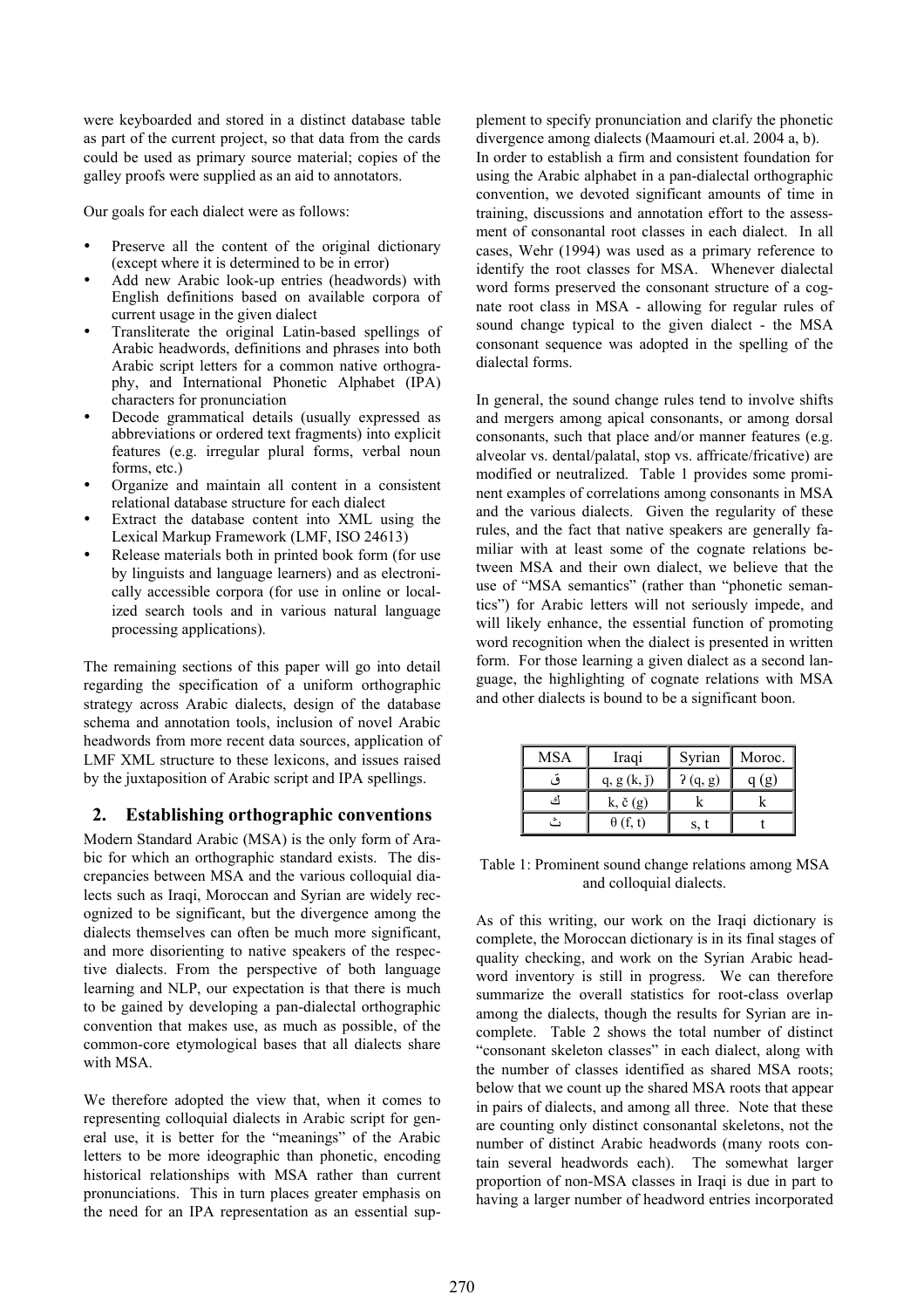from recent speech corpora. If we take the union of distinct root classes that are shared with MSA, rather than the intersections tallied in Table 2, we find that over 2400 MSA roots are represented in one or more of the three dialects, which is roughly two-thirds of the root/skeleton inventory in Wehr (1994).

|                              | Iraqi       | Syrian                         | Moroc.    |
|------------------------------|-------------|--------------------------------|-----------|
| Total classes                | 4368        | 3323                           | 3014      |
| Shared w/MSA                 | 1993        | 2030                           | 1590      |
| Shared w/others $I/S$ : 1676 |             | $\mathbf{S}/\mathbf{M}$ : 1157 | I/M: 1433 |
|                              | I/S/M: 1116 |                                |           |

Table 2: Tally of consonantal skeleton classes by dialect (classes shared with MSA are Semitic roots).

It's likely that a number of non-MSA skeleton patterns are also cognates across the dialects, owing to common borrowings, but we haven't attempted to confirm these as such.

### **3. Database design**

As we addressed the Iraqi Arabic-to-English dictionary in the first phase of the project, we began with a relational database schema that was fairly isomorphic with the structure of the original volume: there was a table of consonant skeletons; each row in this table had one or more related rows in a headword table; each headword entry had one or more related rows in a "sense" (English definition) table, and whenever a given definition included an example phrase, this was stored as a related row in a phrase table. In the headword and phrase tables, we stored the original GUP Latin-based orthography, and provided separate fields for the Arabic script and IPA spellings; the headword table also had additional fields for storing the spellings of additional inflected forms (plural, feminine, etc). The English-to-Arabic portion was likewise converted directly to a relational table structure, which was simpler: a table of English headword entries, a table of Arabic definition terms and phrases related to each headword, and a table of example phrases related to the Arabic definition terms.

In moving on to the Moroccan and Syrian dictionaries, the English-to-Arabic portions lent themselves well to equivalent treatment, but the Arabic-to-English content posed some distinct problems. In the Moroccan source material, headword entries were not organized by root/skeleton, and indeed contained no indication of what the root/skeleton was for a given entry; also, many items appearing as "headword entries" were in fact derivative or inflected forms that, in a more conventional Arabic dictionary, would have been placed within or adjacent to the related citation form, rather than being headwords in their own right. In the case of Syrian, the inventories of skeleton patterns, headwords, definitions and example phrases were rather speculative, being based on over 70,000 index cards, many of which were fragmentary, redundant, or of no practical use.

In order to provide a stable and consistent approach for handling Moroccan and Syrian, we chose to decouple the notions of "word form" and "lemma", which had been conflated in the notion of the "headword" element of the Iraqi dictionary. In effect, we replaced the headword table of the Iraqi database structure with two tables, "lemma" and "wordform". In terms of relations to other tables, the lemma table functions just like the earlier headword table: one or more rows of lemmas are related to a given consonant skeleton entry, and one or more rows of senses are related to a given lemma. But in addition to that, each lemma would have one or more related rows in the wordform table, containing Arabic and IPA spellings for each form. At most one wordform row would be labelled as the "citation" form for the given lemma, and other rows would be given suitable labels such as "plural", "feminine", etc.

Although we concluded our work on Iraqi without converting its data to this new table structure, such a conversion does not pose any serious difficulty, and will be applied as we move forward with future uses of the data, so that further tool development can employ a single data model in addressing all dialects. In particular, the tools currently in use for Moroccan and Syrian (which consist of a single software code base applied uniformly to both dialects) can be used for Iraqi as well, once we reorganize its data into the newer table structure. This also supports queries and tool development for cross-dialect efforts: all dialects are contained in a single database, and each dialect is instantiated as a consistent set of tables whose names include the dialect's ISO 693-3 abbreviation (i.e. "ary\_lemma", "ary\_wordform", etc. for Moroccan, "apc\_lemma", "apc\_wordform", etc. for Syrian, "acm\_lemma", "acm\_wordform", etc. for Iraqi).

In loading the tables from primary source data to prepare for annotation, the bulk of the effort was focused on determining how to "decode" the typesetting mark-up into functional information structure. The previously published volumes had been keyboarded into Microsoft Word document files; we used that application to export the data as HTML, and then used an open-source HTML parsing library to extract the text content with its associated typesetting features. Where necessary, the extracted HTML data was edited manually to rectify errors or anomalies in the original keyboarding (which were sometimes due to a faithful rendering of typesetting errors in the original publication); for example, italic font (which was supposed to represent Arabic text) was sometimes used on English content (and normal font was sometimes used on Arabic), or bold font (intended for definition numbering and for English headwords) was mistakenly present or absent. While page breaks in the original mark-up had to be carefully excised (because they could occur between or within headword entries), they needed to be kept track of (because annotators, having the paper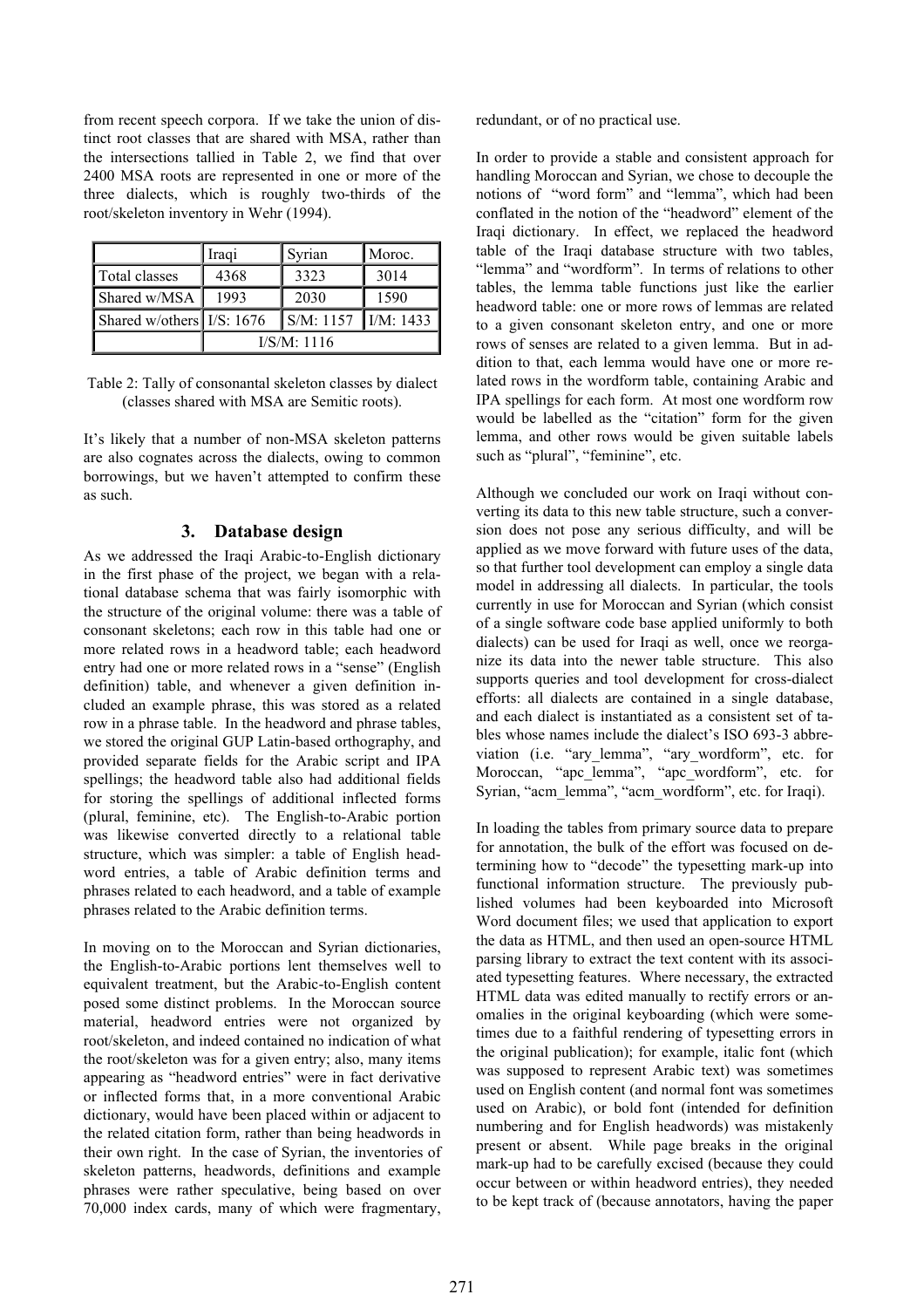publication at hand, would want to know the page numbers for particular entries). The majority of headword entries tended to employ a consistent range of structural templates, so the mapping of typesetting transitions to structural boundaries was fairly clear, but there was a long tail of variations that would ultimately require manual interpretation as part of the annotation process.

### **4. Annotation tools**

Given the need to handle varied character sets, bidirectional text, transactions with a database, and a varied computing environment, our tool development was essentially focused on HTTP-based user interfaces to support the various stages of directed workflow and the *ad hoc* searches for general review and quality control.

We implemented workflow management by defining annotation tasks with respect to a specific table (the Iraqi headwords or Moroccan/Syrian lemmas, the English headwords, or the example phrases), and then providing tools to present all the information needed entry (some of which might come from related tables) to perform the task for a given table. The workflow was then a matter of marking table rows as needing a particular phase or pass of annotation, assigning the next available entry to an annotator engaged in that task, applying the updates submitted by the annotator, and iterating until all the rows in question had been addressed.

Two predominant search methods are supported: (a) a flexible parameterized search page to list Arabic or English lemma entries that match user-specified criteria (Arabic or IPA orthography, consonantal skeleton, definition content, part-of-speech, etc); and (b) a two-stage browsing interface for Arabic lemmas, in which the Arabic alphabet is presented as a row of links across the top of the page, clicking any letter presents the set of consonant skeletons starting with that letter in a narrow left-hand column of the page, and clicking any skeleton presents the set of lemma entries associated with that skeleton in the main body of the page.

In both search methods, the resulting list of hits is presented as a table containing a variety of information about each entry, and one of the columns in the table provides a link with the appropriate url to go directly to the appropriate editing function with the given entry loaded for use.

## **5. Introduction of novel Arabic headwords**

For Iraqi, we had a fairly large collection of recorded conversational speech that had already been transcribed using orthographic guidelines consistent with the principles described in section 2 above. In particular, Appen (2006) provides a total of nearly 25 hours of recorded and transcribed telephone conversations among native speakers of Iraqi Arabic; the corpus contains nearly 120,000 word tokens, comprising about 18,000 distinct word forms. We were also able to use a much larger collection of transcribed speech that had been created for the DARPA TRANSTAC program, where the focus was on developing speech-to-speech machine translation to support dialogs between English-speaking "subject matter experts" (especially military, medical or administrative personnel) and monolingual Arabic speakers. LDC had participated in TRANSTAC corpus development by distilling a lexicon of Arabic word forms from the transcripts, to provide part-of-speech tagging, clitic segmentation and English glosses (Graff et al., 2006).

The basic procedure was to pre-filter the existing transcript lexicon to extract citation forms that were not already present in the GUP Iraqi dictionary. This was somewhat speculative, owing to differences in orthography, so native-speaker annotators were responsible for determining what the "correct" citation form spelling should be for a given word candidate, and checking whether that spelling was already present in the database.

Nearly 4100 Iraqi terms were added as headwords to the Arabic-to-English dictionary using these sources. At present, we are unable to enhance the inventories for the other dialects on a similar scale, because we lack an adequate corpus of transcribed speech from the specific regions represented by those GUP dictionaries. However, in the course of conducting annotations and searches on the contents of those published volumes, and as a result of web searches by annotators to investigate current usage, we have added several hundred new lemma entries for each dialect.

In all cases, we have left the original inventory of the English-to-Arabic dictionaries unmodified; it was decided early on that the addition of new English look-up terms, even to correlate with newly added Arabic terms, would fall beyond the scope of the current project.

### **6. Application of LMF XML**

Our initial and most essential goal in extracting the lexical database contents into a portable format was to ensure that GUP would be able to render the data efficiently and accurately when typesetting a new edition of the book publication. In this regard, the Lexical Markup Framework XML standard (ISO 24613) seemed to provide a significant advantage, because vendors for book printing services were both willing and readily able to accommodate data in that format. Given the unavoidable complexity of typesetting any bilingual dictionary, let alone one so densely packed with bi-directional text, there was significant value for all parties concerned in having a stable data structure whose design was reasonably well documented and widely recognized.

Available descriptions and examples of LMF and its use cases are not particularly detailed on the matter of applying its XML structures to an Arabic-English bilingual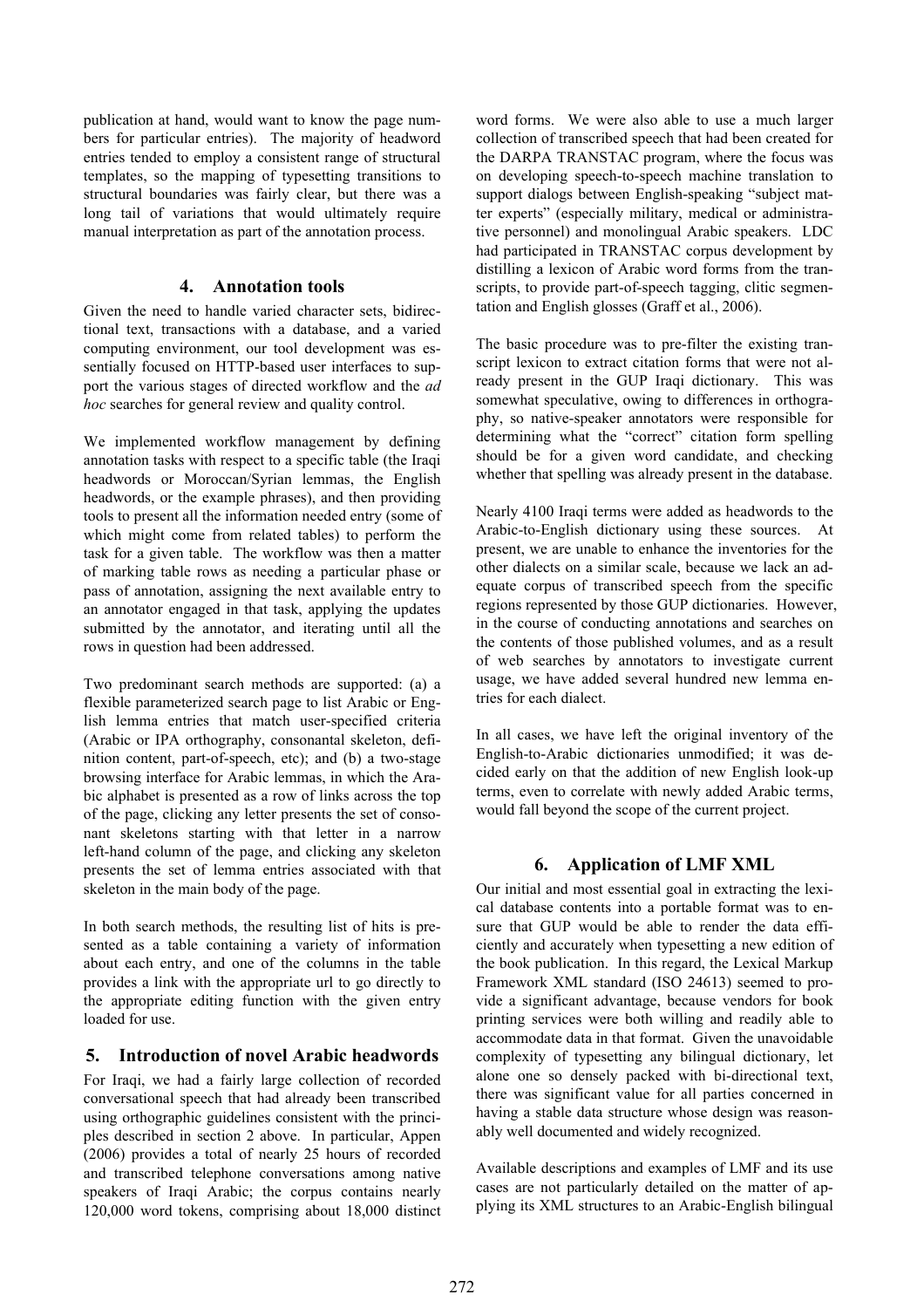dictionary. Nevertheless, the standard appears to provide enough flexibility and robustness to support a range of reasonable implementations without creating hardships for creators or consumers of the data.

In order to ensure adequate trace-back to our database from the delivered XML structure, we adjusted the LMF DTD to accommodate "id" attributes on some elements where this had not been part of the published ISO specification. These adjustments have not had any noticeable impact on downstream users of our data.

The process of extracting from our database into LMF XML is controlled at three levels: manipulating the contents of certain status fields in the tables, crafting the conditions and sequencing of queries for data extraction, and post-processing the query results during the construction of the XML tree for the dictionary as a whole. In combination, these steps ensure that the data release contains only the intended inventory (e.g. excluding items that annotators have flagged as "not needed"), that the released items are fully intact and coherent (checking that all essential features are present for each element, etc), and that the ordering of elements in the XML stream is appropriate.

With regard to arrangement and ordering of LexicalEntry elements for the print release of the dictionary, we elected to use this element to instantiate the consonantal root/skeleton headings that dominate one or more lemma/headword entries, as well as using it for the lemmas themselves. The root/skeleton entries are sorted in Arabic alphabetic collation order, and within the more complex and productive root classes, the lemmas are further sorted to place verbs first, then nouns, adjectives, adverbs and other parts of speech; for classes with multiple verb lemmas, these in turn are sorted according to the canonical ordering of verbal form classes as established in traditional Arabic grammar.

The ordering of multiple Sense elements within a LexicalEntry was likewise used to establish the sequence of definitions for a given headword. Apart from these ordering relations, the sequencing of other tags within the XML stream, though implemented in a consistent manner, was not significant, and could readily be manipulated via XSLT transformations.

### **7. Juxtaposition of Arabic and IPA**

There were special challenges posed by the requirement that annotators correct and confirm orthographic forms in both Arabic script and IPA. We considered it important to include diacritics for all short vowels (except for a small set of easily definable environments where the presence and quality of the vowel were fully predictable from the immediate context), and we used Buckwalter transliteration for keyboarding Arabic characters. The partial overlap of synonymous letters between Buckwalter and IPA, combined with the unusual level of attention

needed to compare the two spellings for consistency, made this aspect of the annotation a significant load (on top of the sometimes difficult decisions about how the Arabic form should be spelled, which consonant root it should be assigned to, how it should be glossed, etc). The problem was exacerbated by the fact that the correlation between an Arabic string and the corresponding IPA string was actually somewhat irregular, especially with regard to the example phrases, where an Arabic spelling with a sequence of distinct consonants would be rendered in IPA as single long consonant, due to phonetic assimilations at morpheme boundaries. This made it difficult to establish search techniques that would locate potential spelling discrepancies between Arabic and IPA with reasonable accuracy. We are able to accumulate and apply some rules that properly account for many of the acceptable alternations that relate Arabic to IPA, but it remains a problem for quality assessment of the annotation.

### **8. Conclusions**

We have made substantial progress in the direction of establishing a reasonable and pedagogically sound set of conventions for normalizing the application of Arabic script orthography to multiple colloquial dialects, and are applying this approach in creating newly revised editions of three seminal works in colloquial Arabic lexicography. The database structure we've created to support this work promises to be an important resource for pursuing research on cross-dialect issues. We have also created a portable electronic version of these resources, relying on the established standard of LMF XML, which we hope will prove to be valuable for future NLP research involving these dialects, in addition to supporting broader publication of the materials.

### **9. Acknowledgements**

We gratefully acknowledge the sponsorship of the U.S. Department of Education, whose International Research Study (IRS) Grant No. P017A050040-07-05 supported our work on this project. The views, opinions and/or findings contained in this article are those of the authors and should not be interpreted as representing the official views or policies, either expressed or implied, of the U.S. Department of Education's International Research Study program.

### **10. References**

- Clarity, B., Stowasser, K., Wolfe, G. eds. (2003 [1965]) *A Dictionary of Iraqi Arabic.* Georgetown University Press. Washington, D.C.
- Appen Pty. Ltd. (2006) *Iraqi Arabic Conversational Telephone Speech and Transcripts*. LDC Catalog Nos.: LDC2006S45, LDC2006T16. Linguistic Data Consortium. Philadelphia, PA.
- Graff, D., Buckwalter, T., Jin, H., Maamouri, M. (2006) 'Lexicon Development for Varieties of Spoken Col-